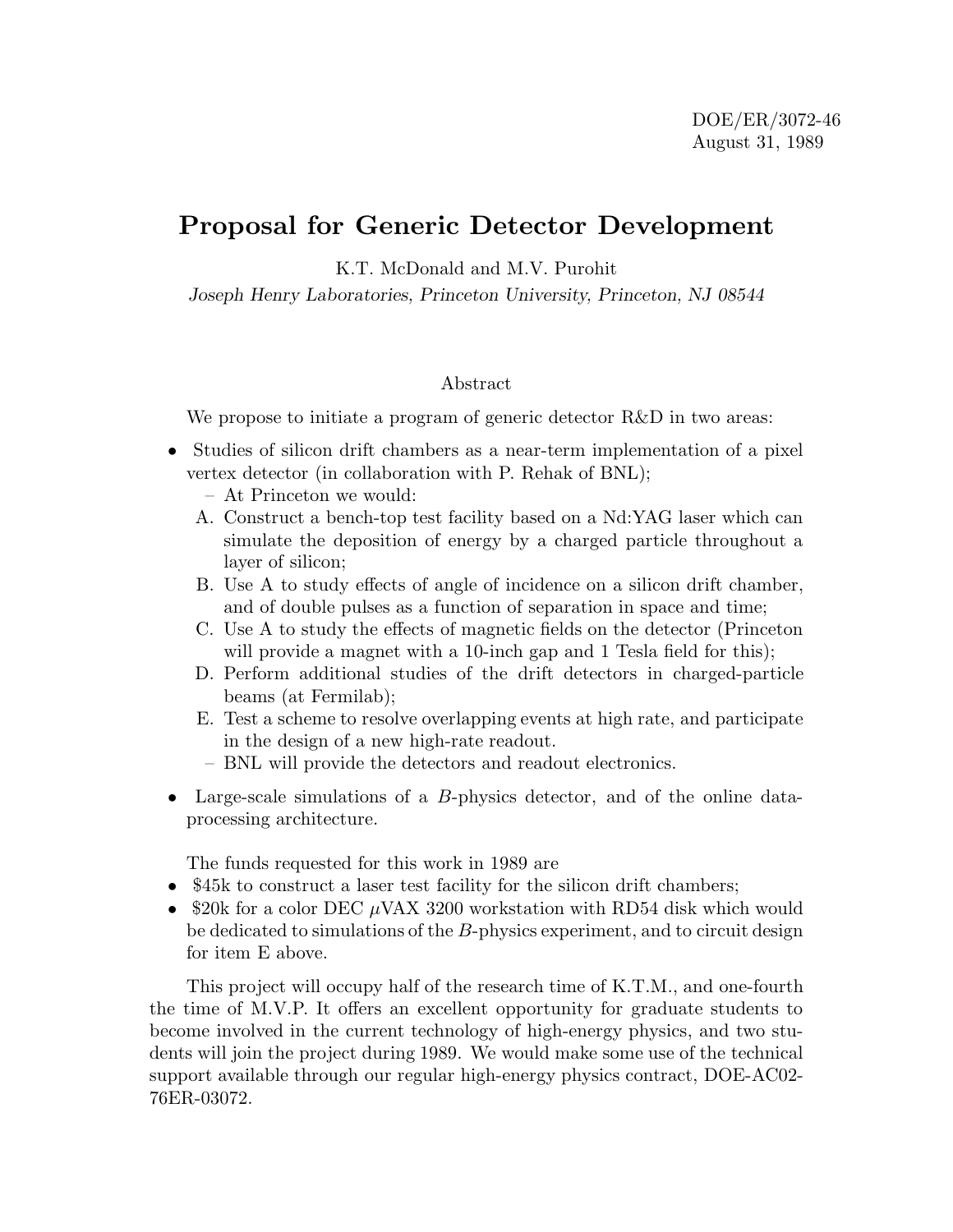# **Table of Contents**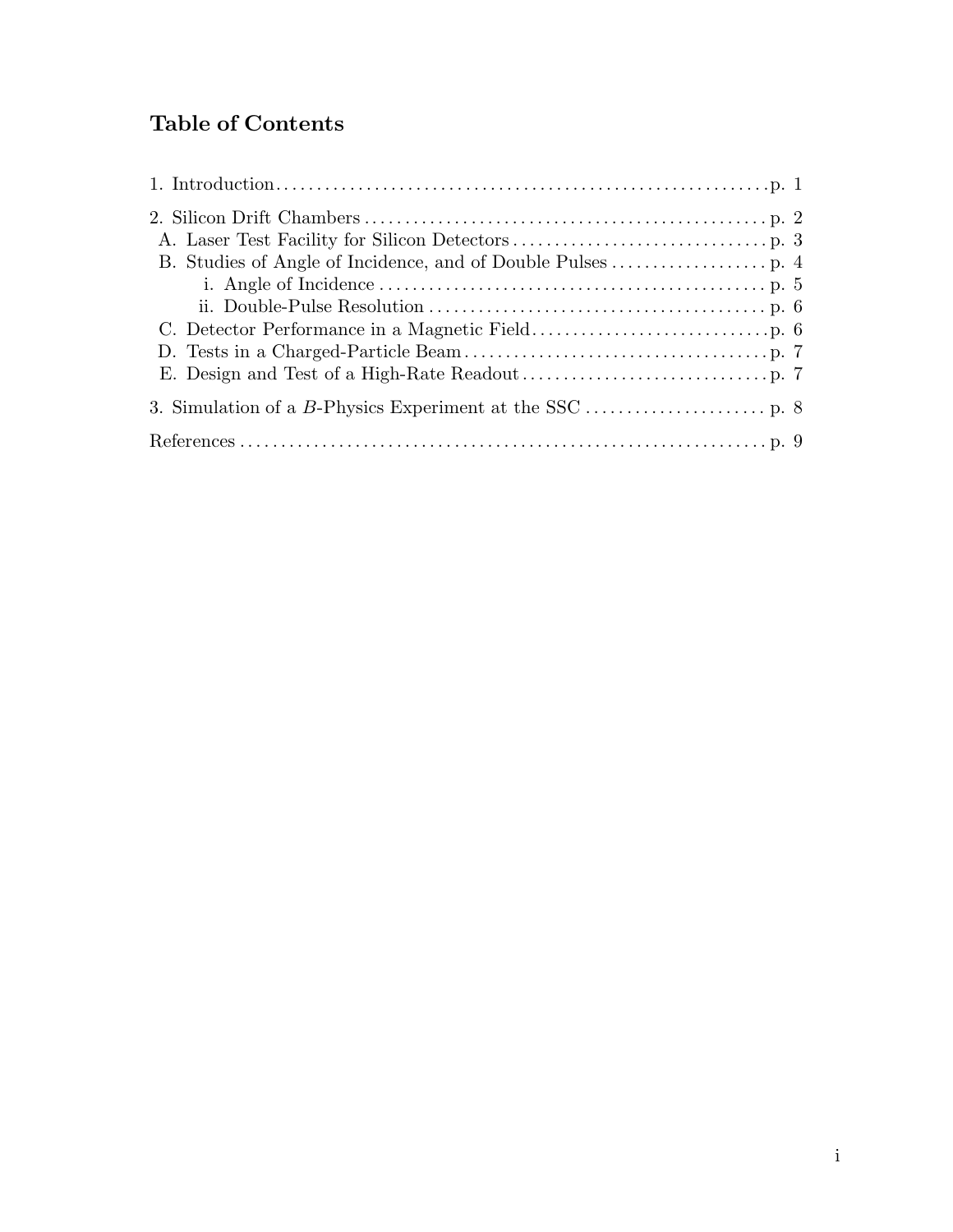## **1. Introduction**

In reviewing the opportunities at the SSC we and many others have become quite excited about the prospects for  $B$ -meson physics. The cross section for  $B$ - $\overline{B}$  production is estimated at close to 1 mb, so about  $10^{12}$  B- $\overline{B}$  pairs are produced per running 'year' of 10<sup>7</sup> seconds with average luminosity of  $10^{32}$  cm<sup>-2</sup>sec<sup>-1</sup>. This large sample, and a signal-to-noise of 0.01 B- $\bar{B}$  pair per event, will make possible a detailed investigation of CP-violation effects in the  $B-B$  system.

A detector concept for  $B$ - $B$  physics at the SSC has been evolving during the SSC workshops in recent years towards a design with a central dipole magnet augmented with forward spectrometers. The detector requirements contrast somewhat with those for both jet experiments at the SSC and  $B-B$  experiments at  $e^+e^-$  colliders:

- Tracking and particle identification for all charged particles with  $-6 < \eta < 6$  $(\eta$  is the pseudorapidity);
- No need for an hermetic hardon calorimeter;
- A microvertex detector, with inner planes  $\langle 1.5 \text{ cm from the beam and} \rangle$ useful for tracks with up to  $45^{\circ}$  incidence to a detector plane;
- A trigger on electrons with transverse momenta as low as  $1\n-1.5 \text{ GeV/c}$ ;
- Online data processing for a 10-MHz event rate with multiplicities of 100 potentially interesting tracks per event.

The challenge of such a detector is very great, and cannot readily be met with 1988 technology. It may even be that two generations of detector development are needed prior to the SSC era, so we are strongly interested in becoming involved in such efforts now. In this startup proposal we plan to focus on two issues:

- Studies of silicon drift chambers as a near-term implementation of a pixel vertex detector, in collaborative effort with P. Rehak of BNL;
- Large-scale simulations of detector performance, and of the online dataprocessing architecture, in collaboration with physicists from Fermilab and U. of Penn.

The funds requested for this work in 1989 are

- \$45k to construct a laser test facility for the silicon drift chambers;
- \$20k for a color DEC  $\mu$ VAX 3200 workstation with RD54 disk which would be dedicated to simulations of the B-physics experiment, and to circuit design for item E above.

We anticipate that this programs will be expanded in the following years based on our initial experience.

This work is in the context of ongoing studies by various members of the so-called Fermilab B Collider Study Group,<sup>1</sup> which include hardware studies of silicon microstrip chambers at U. of Oklahoma and Yale U., straw chambers at Ohio State U., data-acquisition modules at Fermilab and U. of Penn., and detector simulations at Fermilab, Ohio State U., and U. of Penn.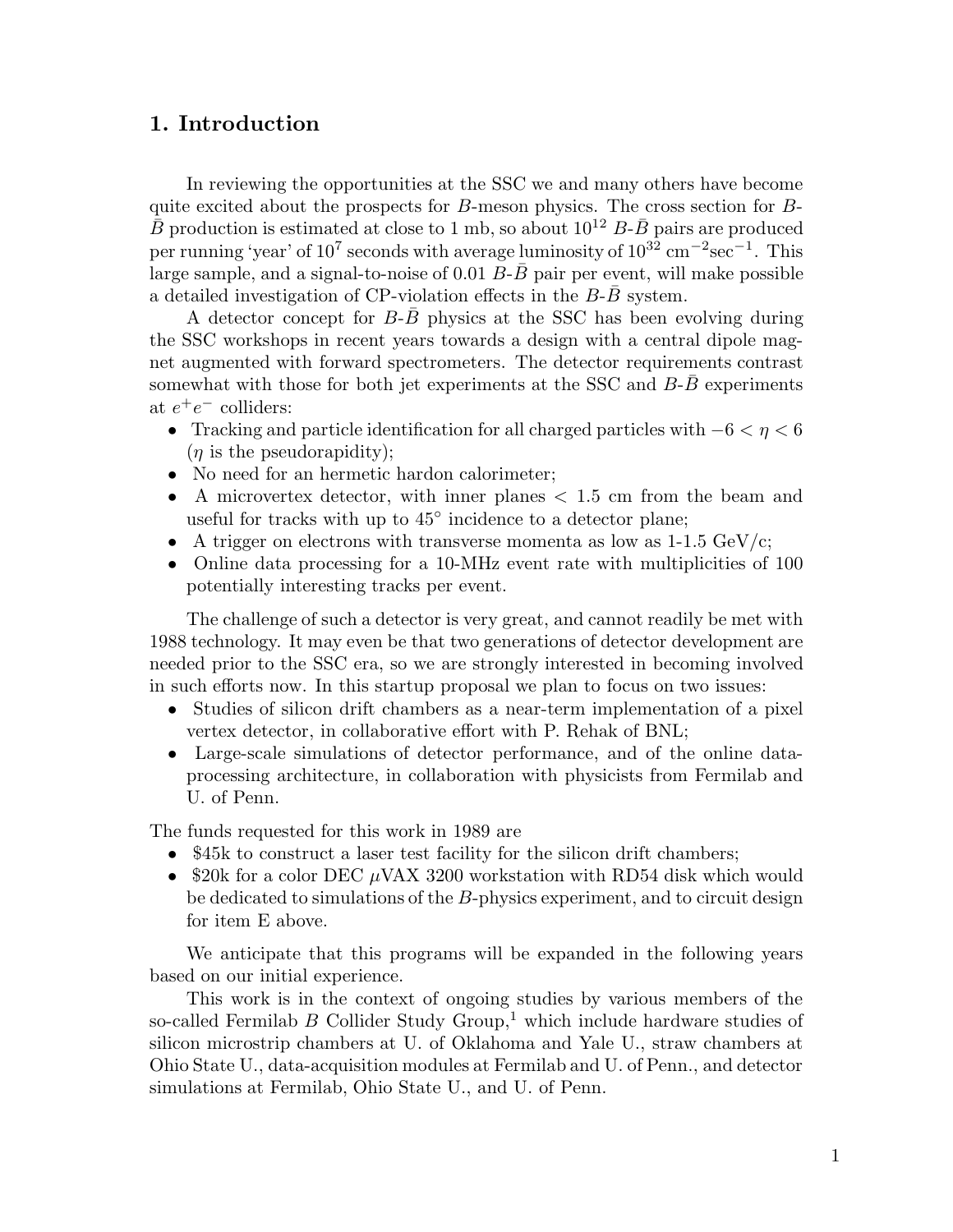### **2. Silicon Drift Chambers**

The silicon microvertex detector has caused a small revolution in hadron physics, making it possible to extract the relatively weak signal of heavy-flavor decays in hadron collisions. The signal-to-noise for B mesons at the SSC will be comparable to that for charmed mesons in photoproduction at Fermilab. Thus while we can be optimistic that the  $B$ -meson signal will be extracted at the SSC, it is clear that the performance of the microvertex detector is critical.

Present thinking by proponents of B-physics at the SSC has concentrated on a vertex detector using double-sided silicon strip detectors.<sup>1</sup> Laboratory studies of such devices with particular emphasis on their utility for B physics are being made by G. Kalbfleisch of the U. of Oklahoma, and P. Karchin of Yale U.

In the meanwhile significant advances have been made towards pixel vertex detectors by members of the detector-development community. As a pixel device provides an unambiguous space point along a particle track it is clearly superior to any strip device in a high-track-density environment. The pixel devices under development by D. Nygren, and by S. Shapiro implement the pixel as silicon pads, leading to very large numbers of readout elements in a micrcovertex detector.

The multianode silicon drift chamber of E. Gatti and P. Rehak<sup>2-5</sup> implements 'virtual pixels' by recording the history of ionization electrons drifting towards a relatively small number of anode pads. The number of readout elements is similar to that needed for a silicon strip detector of the same area, although a TDC (and ideally an ADC) is needed for each anode. An on-detector preamplifier exists for the silicon drift chamber.<sup>6</sup> We judge the silicon drift chamber to be the pixel device closest to useful application in a physics experiment, and wish to gain experience with it in a realistic physics environment.

While the silicon drift chamber was invented in the U.S.A., lack of support for it here has led to its development primarily in Italy and Germany.<sup>4</sup>*,*<sup>5</sup> Indeed, very few physicists in the U.S.A. besides Rehak are presently working on this device, and he strongly encourages a collaboration with the present authors.

The moment is propitious for an increased effort. A set of  $4 \text{ cm} \times 4 \text{ cm}$  detectors, the largest to date, is now available, but the people working to produce them are primarily concerned with their design and electronic performance. Beyond a beam test in Sept. 1988, little is planned towards detailed characterization of the silicon drift chambers as particle detectors. We propose to:

- **A.** Construct a bench-top test facility based on a Nd:YAG laser which can simulate the deposition of energy by a charged particle throughout a layer of silicon;
- **B.** Use A to study effects of angle of incidence on a silicon drift chamber, and of double pulses as a function of separation in space and time;
- **C.** Use A to study the effects of magnetic fields on the detector;
- **D.** Perform additional studies of the drift detectors in charged-particle beams;
- **E.** Test a scheme to resolve overlapping events at high rate, and participate in the design of a new high-rate readout.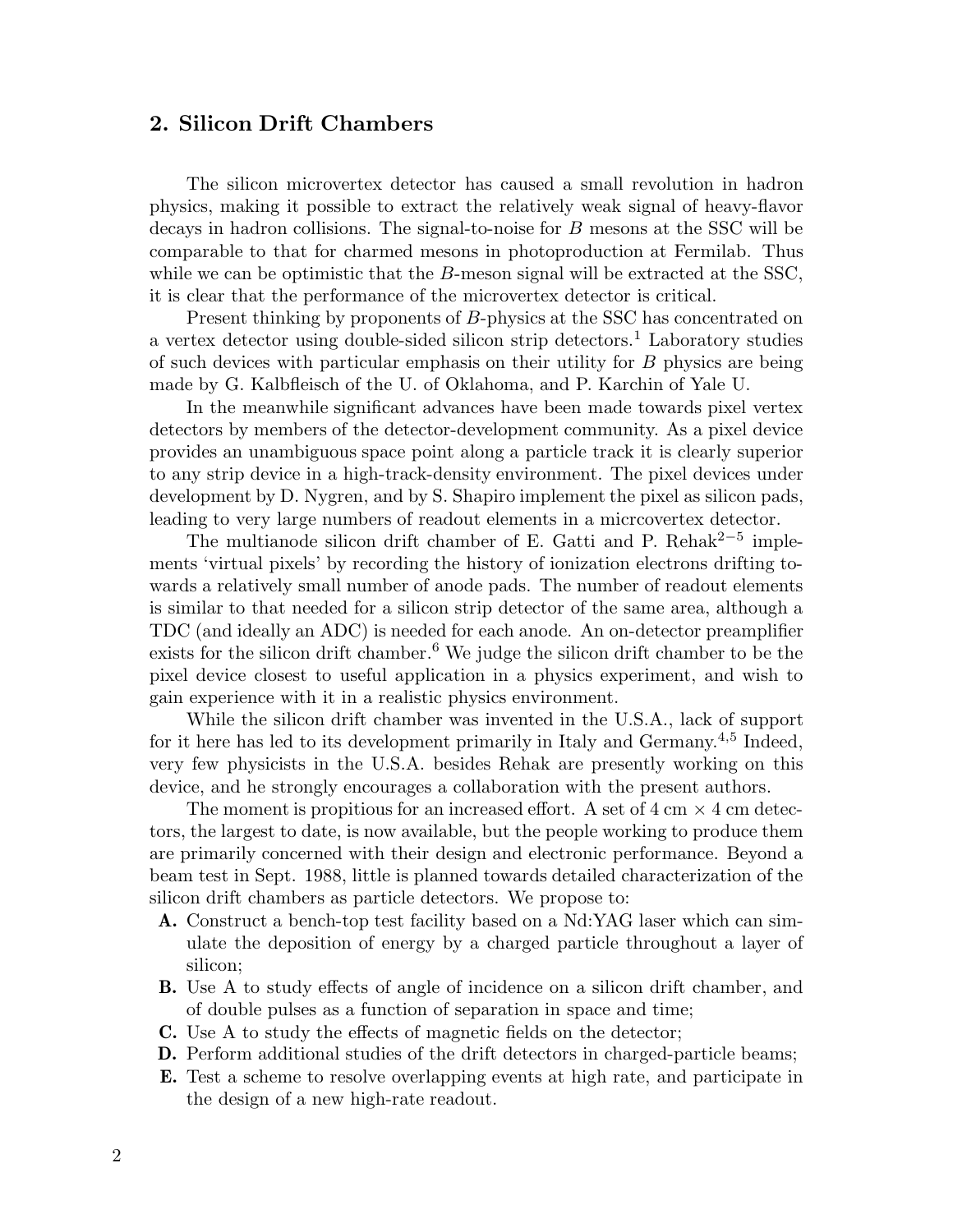The funding request of \$45k is primarily to construct item A, with minor operating funds for items B-E.

This effort complements the proposal by Rehak<sup>7</sup> for Generic Detector R&D to develop the on-chip preamp, the sparse write-in system, and to perform radiation-damage tests for the silicon drift chambers.

#### **A. Laser Test Facility for Silicon Detectors**

The silicon drift detectors appear caplable of position resolution of 5-10  $\mu$ m.<sup>5</sup> Very few facilities exist which can provide a charged-particle beam known to such precision, and consequently rather few beam tests have been made of the silicon drift detectors.

Optical light can be focused on a silicon detector yielding a well defined spot, but all the photo-ionization occurs very near the surface and does not simulate 3-dimensional effects of the ionization by a charge particle.

However, silicon is almost transparent to infrared photons of energy only slightly above the 1.1-eV band gap. By a fortunate coincidence the photon energy of a Nd:YAG laser is 1.16 eV (wavelength  $= 1.064 \mu m$ ), and the absorption length for such photons in silicon is 1 mm.<sup>8</sup> A Nd:YAG laser beam will then leave a line of essentially uniform ionization as it passes through a  $300$ - $\mu$ m-thick silicon detector.

A minimum-ionizing charged particle creates 80 electron-hole pairs per  $\mu$ m as it traverses silicon, while a photon from an Nd:YAG laser creates 10−<sup>3</sup> pairs per  $\mu$ m. Hence a laser pulse of only  $8 \times 10^4$  photons will simulate the average ionization of a charged track. It is important to note that the laser beam does not simulate the Landau fluctuations in ionization by a charged particle, and that these fluctuations limit some aspects of silicon-detector performance.

To be useful, the laser beam should have a small transverse dimension, and a short pulse length. The laws of diffraction limit a focused beam to have a transverse size (standard deviation,  $\sigma$ ) which depends on longitudinal position z according to

$$
\sigma^2 = \sigma_0^2 \left( 1 + \frac{z^2}{z_0^2} \right),
$$

where  $\sigma_0$  is the transverse size at the focus, and  $z_0 = 2\pi\sigma_0^2/\lambda$  is called the Rayleigh range, the distance over which the beam area grows by a factor of two. For example, if we choose  $\sigma_0 = 5 \mu \text{m} \sim 5\lambda$ , we have  $z_0 \sim 150 \mu \text{m}$ , which is well matched to a silicon detector. Hence the Nd:YAG laser should be capable of simulating a track thoughout the depth of a detector to  $5-\mu m$  accuracy.

The electron drift velocity in a practical silicon drift chamber is about 10  $\mu$ m per nsec. Hence the ionization created by, say, a 1-nsec laser pulse would form a sheet 10  $\mu$ m long in the direction of the electric field lines (the drift direction). The centroid-finding readout electronics of a silicon drift chamber can locate the center of this sheet to a small fraction of its length. Hence even a several-nsec laser pulse would not degrade the postion accuracy beyond the nominal goal of 5  $\mu$ m.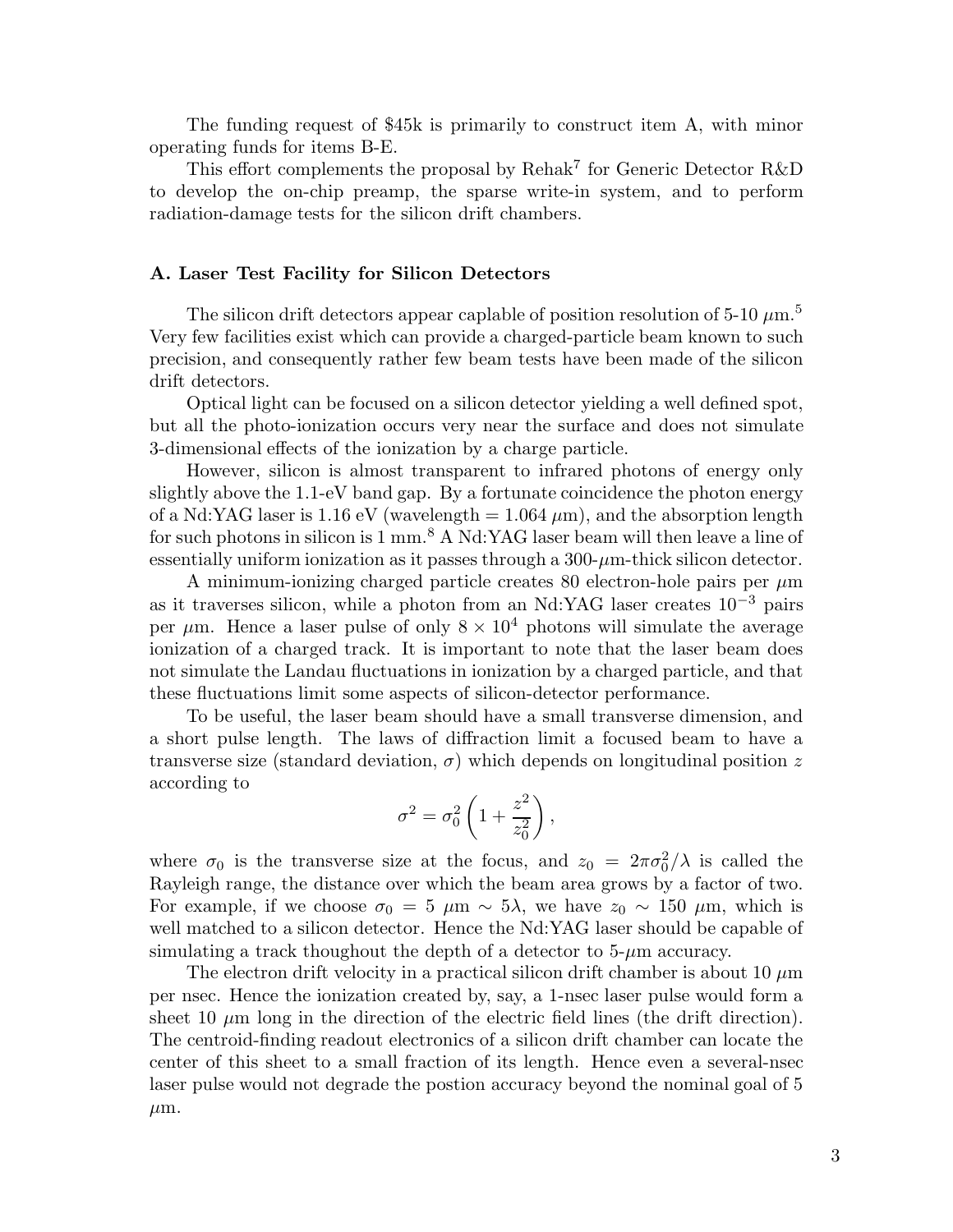A laser pulse is readily split, yielding two pulses which may be offset in space and time by controlled amounts. Very detailed double-pulse studies can be made with the laser technique.

Commericial Nd:YAG lasers with nanosecond pulse lengths are priced from \$5k for a 'disposable' version good for only 300,000 shots, to \$30k for a 'workhorse.' We believe an adequate laser can be purchased for \$15k (but would welcome a recommendation to purchase a more robust and costlier version).

The laser pulse should be delivered to a test detector with 6 controllable coordinates: x, y,  $\theta$ ,  $\phi$ , and double-pulse separations  $\Delta x$  and  $\Delta t$ . Each coordinate must be associated with a precision motion stage and motorized position controller. We need 'only' micron accuracy, so relatively modest components will suffice (by the standards of the laser community), for which the cost is about \$2.5k per coordinate.

In addition we need a lens, beam splitter, and two roof-top prism reflectors for the double-pulse preparation. These items and various machining costs to build an integrated facilty are estimated at an additional \$5k.

The facility is to be controlled by an IBM PC-clone computer. We estimate \$5k for an 80386-based machine, with printer and software packages.

The silicon detectors and associated readout electronics will be provided by Brookhaven Lab.

We estimate the operating costs for performing studies B-E with the test facility to be another \$5k. The total proposed budget for the silicon drift chamber studies is then \$45k.

#### **B. Studies of Angle of Incidence, and of Double Pulses**

We first recall the basic principle of the silicon drift chamber. A plane of silicon has a grid of field-shaping strips (oriented along the  $x$  axis) deposited on each surface (see Figure 1). When the strips are maintained at a sequence of voltages, a drift field is established parallel to the surface (along the  $y$  direction), driving the ionization electrons towards the anode. The latter is a row of pads on one surface, and at either end of that surface (in  $y$ ) in present designs. In addition, the field strips set up fields perpendicular to the surface (along the z direction) which drive the electrons to the midplane (in  $z$ ) of the silicon shortly after they are liberated. Because of the very small area of the anode pixels, their capacitance is low, and the noise signal is less than 100 electrons.

Note that the y component of the drift velocity is independent of the x component. Then if a charged particle is incident along the z axis it liberates a line of charge, which quickly coalesces into a point in the detector midplane (in the absence of diffusion and Coulomb repulsion). The time of arrival of a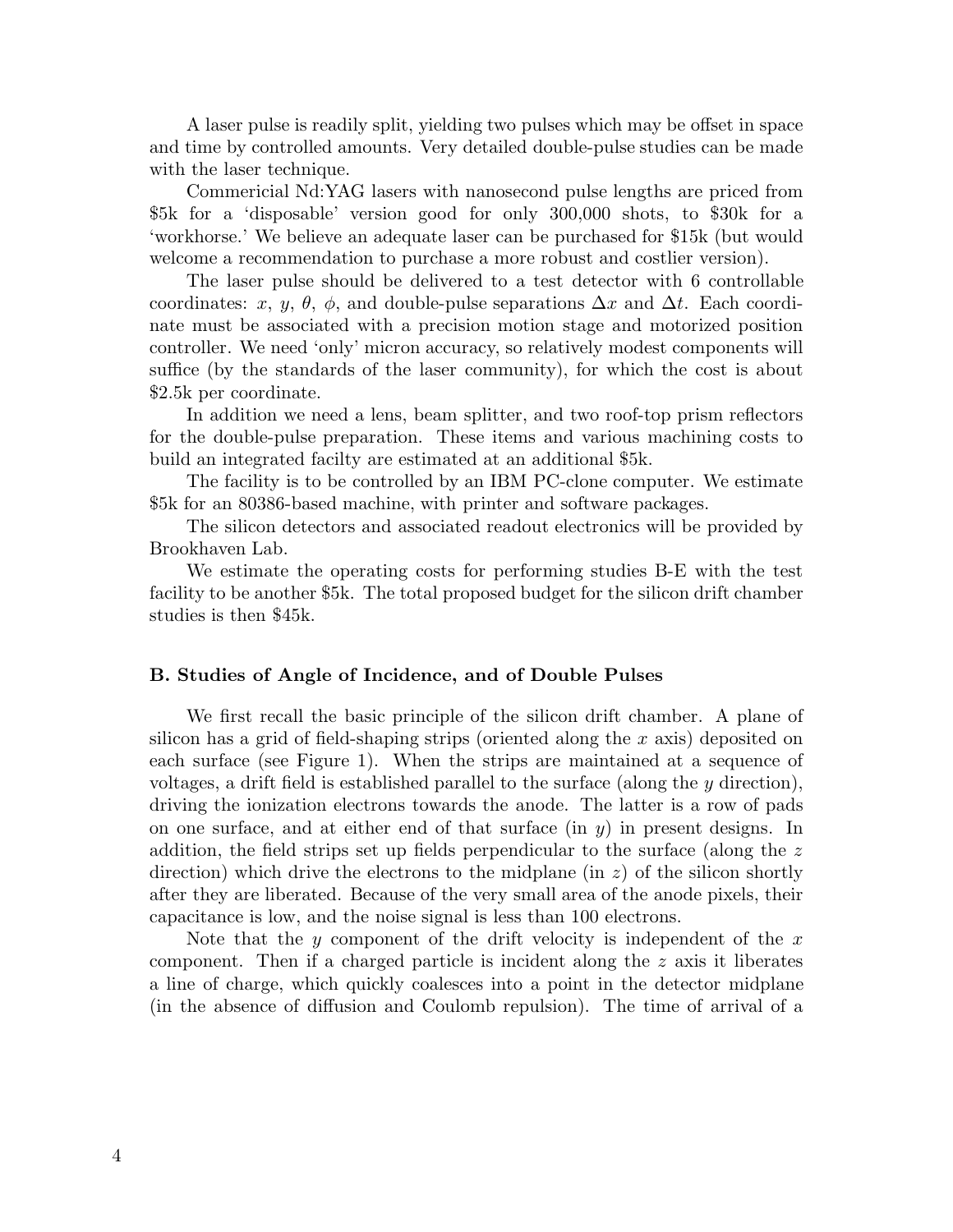**Fig. 1.** Illustration of the principle of operation of a silicon drift chamber.

point charge of 20,000 electrons can be measured extremely well; the silicon drift chamber is capable of very high resolution in principle.

Because of diffusion the ideal point charge is actually a cloud of radius (standard deviation)  $\sigma = \sqrt{2Dt}$ , where t is the drift time, and  $D = 35 \text{ cm}^2/\text{sec}$ is the diffusion constant for silicon. For a drift time of  $1$   $\mu$ sec, we then have  $\sigma_x = \sigma_y \sim 84$  μm. With a typical drift velocity of 10 μm/nsec, the charge cloud arrives at the anode with a gaussian time profile with  $\sigma_t = \sigma_y/10 = 8.4$  nsec. Good position resolution in  $x$  can be maintained if the anode pixels have length  $\sim \sigma_x$ , and the pulse centroid is found by charge sharing among the anodes. Similarly, good position resolution in y can be obtained using time bins of size  $\sim \sigma_t$ , if the charge in each bin is recorded.

#### **i. Angle of Incidence**

The interaction region in a collider experiment extends over many centimeters. Hence vertex detector elements located closer to the beam axis than this will observe tracks incident from a large range of angles. With a detector geometry which minimizes the number of elements, some silicon planes must contend with tracks of up to 45◦ incidence.

This is a challenge for silicon strip detectors if, as is typical, the strip width is less than the detector thickness. For example, in a strip that is  $300-\mu m$  thick and  $50-\mu m$  wide, a track of  $45^{\circ}$  deposits only  $1/4$  the charge of a normally incident track. Thus a silicon strip detector for a collider experiment must operate down to much lower signal levels than in a fixed-target experiment (where normal incidence is the rule).

The silicon drift chamber has a somewhat different response to a tilted track. The confining fields (along the z direction) project the tilted line of ionization electrons onto a line in the  $z$  miplane of the detector. This line charge then drifts to the anode and its centroid is determined. When the angle of incidence is 45◦, the length of the projected line charge is just the thickness of the silicon,  $300 \mu m$ in present detectors. The centroid-finding electronics can locate the center of the line charge to an accuracy similar to that for the case of normal incidence. The charge density in the pulse as it nears the anode is less for tilted tracks than for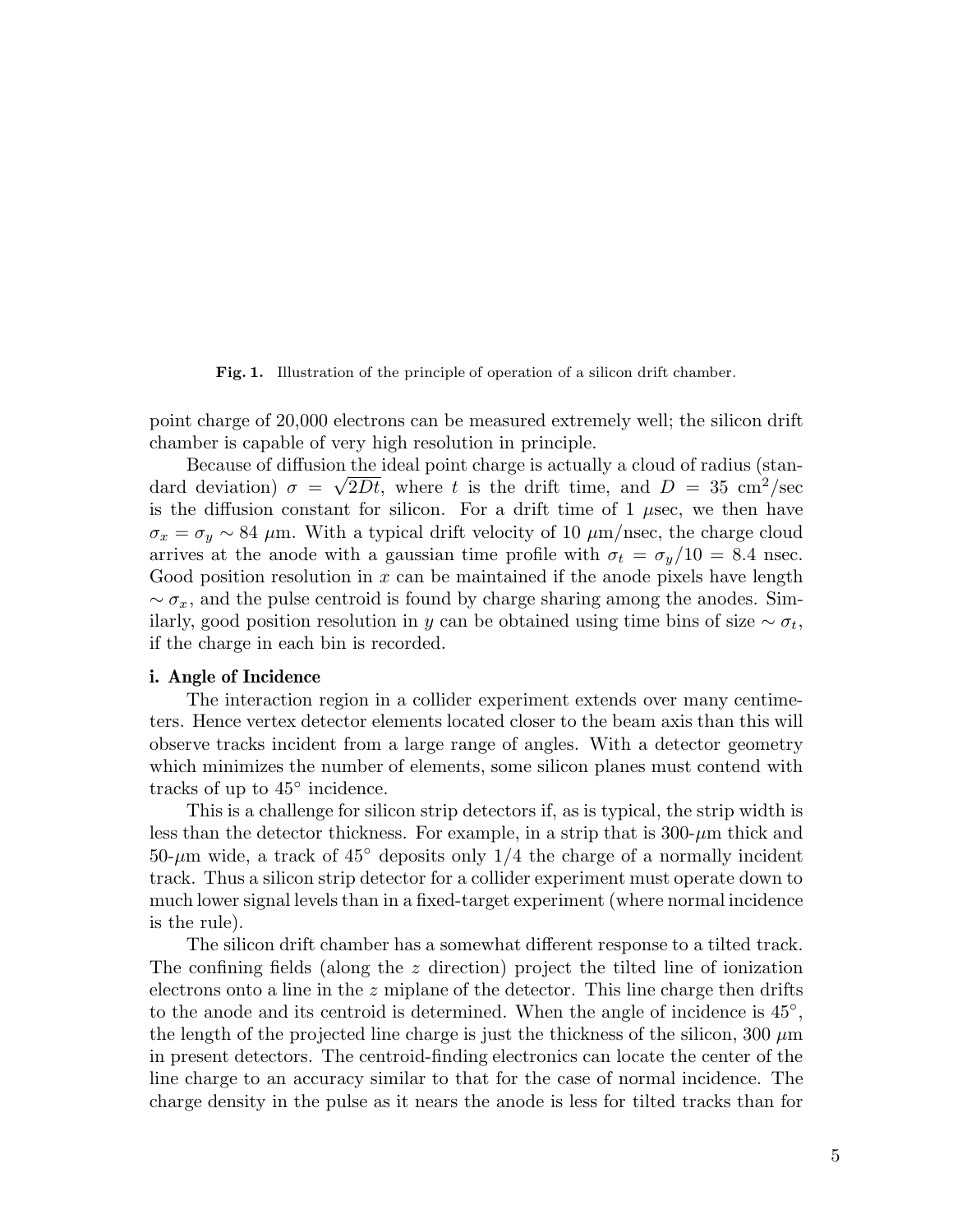normal ones, but as mentioned above, there is no problem detecting the smaller signals given the low capacitance of the anode pads.

The preceding argument will be tested with the proposed laser test facility, which includes rotary stages to orient the test detector at arbitrary angles.

Landau fluctuations degrade the position resolution for tilted tracks in any silicon detector, and in a manner which will not be explored with the laser test facility. Tests in a charged-particle beam will be needed to complete the studies of tilted tracks. The distribution of liberated electrons along a charged-particle track is nonuniform because of the Landau fluctuations, and any centroid-finding algorithm will make an error which is estimated to be  $\Delta x \sim 0.2L_{\text{proj}}$ , where  $L_{\text{proj}}$ is the length of the tilted track as projected onto the detector surface.<sup>4</sup>*,*<sup>5</sup> Clearly the best weapon against this loss of resolution is to use thin detectors.

#### **ii. Double-Pulse Resolution**

Because of the considerable diffusion of the electron cloud in a silicon drift detector, the minimum separation at which two tracks can be resolved is greater than the typical strip width of a silicon strip detector. However, as the silicon drift chamber is a pixel device, two tracks are confused only if their separation is small in both  $x$  and  $y$ . This is an important advantage of pixel devices over strip detectors for the SSC, where tracks densities will be high in the inner layer of the vertex detector.

The laser test facility will generate pairs of pulses of controlled separation in space (and time, if desired), which can be used to make a thorough study of double-pulse resolution. As this issue is governed by diffusion rather than by Landau fluctuations, the laser technique should give a complete simulation of closely spaced charged particles.

#### **C. Detector Performance in a Magnetic Field**

Most silicon detectors now in operation are located in a magnetic-field-free region. However in a collider configuration the vertex detector should operate in a magnetic field typically of 1 Tesla. The  $4\pi$  geometry of the detector will require silicon planes at various orientations with respect to the magnetic field.

The laser test facility will be placed in a large magnet to study its effect on position resolution. Qualitative arguments allow us to anticipate the general nature of the results for fields oriented along the axes of the detector:

 $B_x$ : In a silicon drift chamber the principal drift direction is along the y axis, but initially there is a drift along the z axis as well, until the charge reaches the midplane in z. The  $v_y$  drift couples with  $B_x$  to give a force in z. This is compensated by the confining field along  $z$  once the electrons have moved out of the detector midplane. That is, the y drift now occurs at some z other than the midplane, which has no effect on detector performance. But the v*<sup>z</sup>* of the electrons shortly after their liberation couples with B*<sup>x</sup>* to tilt the line of charge in the  $y-z$  plane. Even for normal incidence the charge coalesces to a line rather than a point, as if the charged track actually had a tilt. A short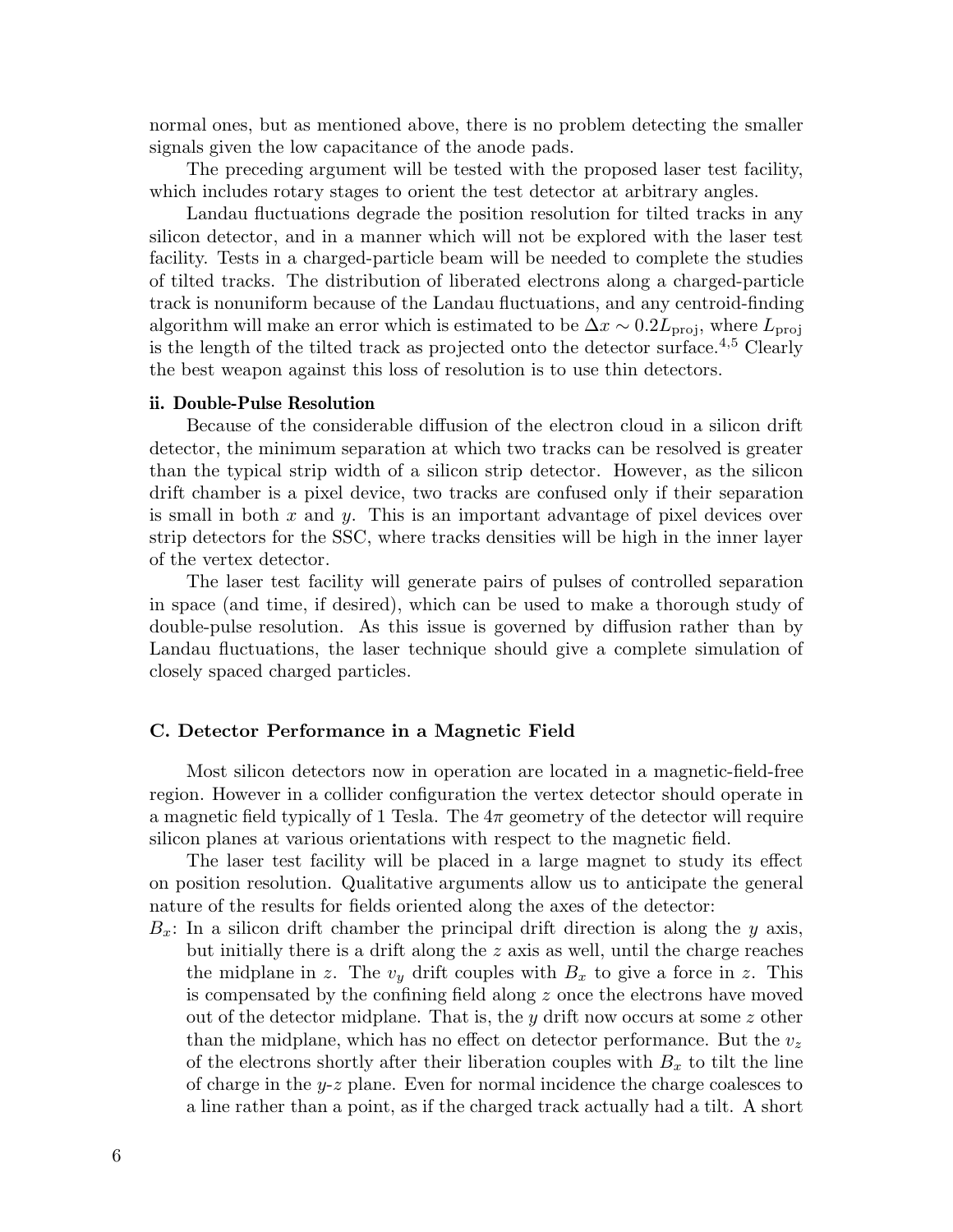argument leads to the result that the effective angle of the tilt is  $\mu B$  where  $\mu$  is the electron mobility in silicon, whose numerical value is conveniently stated as  $\mu = 0.133/\text{Ts}$ la.

- $B_y$ : In this case the principal drift  $v_y$  does not couple to the magnetic field. But the initial drift  $v_z$  couples to give an effective tilt to the track in the  $x-z$ plane, with magnitude as estimated above.
- $B_z$ : In this case the  $v_z$  does not couple. However, the principal drift  $v_y$  couples to  $B<sub>z</sub>$  to give a tilt to the drift path in the x-y plane. Again the drift angle varies as  $\mu B_z$ . The charge cloud arrives at the anode pixels displaced in x by an amount proportional to the drift distance in  $y$ . This should be correctable with little loss in resolution, but deserves to be tested.

Landau fluctuations aggravate the slight loss of resolution in the case of B*<sup>x</sup>* or B*<sup>y</sup>* of order 1 Tesla. Again, this effect cannot be studied with the laser test facility.

For the magnetic-field tests, a 1-Tesla magnet of gap approximately 10 inches is needed. Princeton has an idle cyclotron magnet meeting these specifications that can used for this.

#### **D. Tests in a Charged-Particle Beam**

The laser test technique should be calibrated by direct tests in a chargeparticle beam. This is most critical for tracks of large angle of incidence, where Landau fluctuations contribute an important uncertainty to the position measurement. Once the laser test facility is constructed, we would have the opportunity to place it (minus the laser) in the beam of Fermilab E-791 (for which M.V.P. is the spokesman) during the fixed-target run of 1989-90.

#### **E. Design and Tests of a High-Rate Readout**

If the time between primary interactions in an experiment is less than the drift time of the silicon drift chamber one has the problem of overlapping events. A solution exists in principle: mount the detectors in pairs, with opposite drift directions, as is often done to resolve the left-right ambiguity in gas drift chambers. Then  $t_1 + t_2$  is a constant for all tracks associated with a given interaction time.

Tests of this scheme will be made at the laser test facility using two existing detectors. [Such tests are very difficult using low-energy x-ray or particle sources.]

The challenge is to design a readout that incorporates this trick at the trigger level, and that operates at the high event rates which require the trick in the first place. We plan to initiate a design effort for the readout electronics, which requires a color-graphics workstation in order to run a multilayer circuit code such as KIC. Therefore the VAX workstation for the studies of part 3 of this proposal should be a color version, adding \$5k to the cost.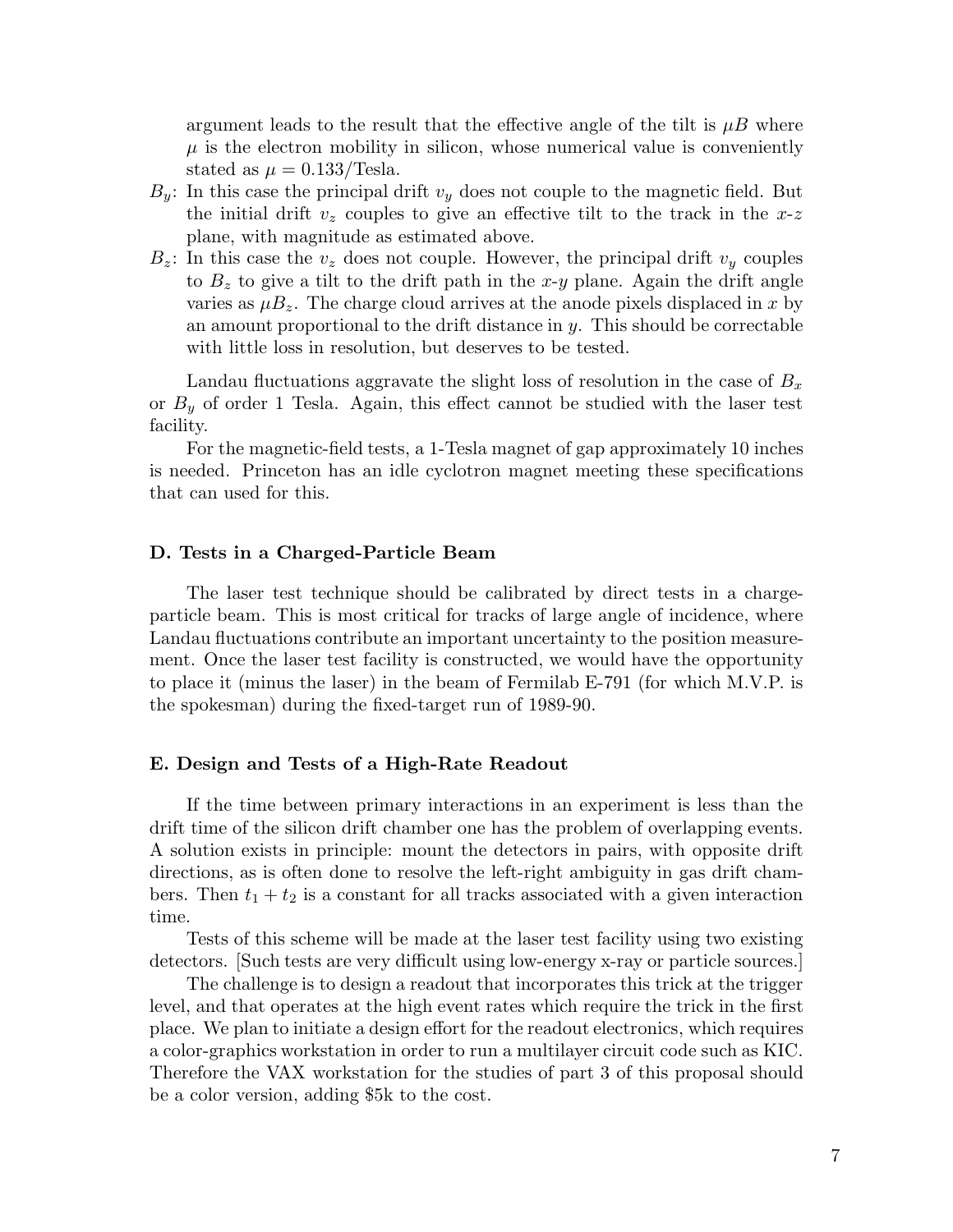## **3. Simulation of a** *B***-Physics Experiment at the SSC**

Although a B-physics experiment at the SSC will be modest in cost (perhaps \$50-100 million) compared to a large jet detector, this is still a sizable investment. Any SSC experiment deserves detailed simulation prior to its approval. But the Catch-22 is that funding for simulations comes only after the experiment is approved.

Here we ask for early support of the massive task of computer simulation of an SSC experiment in the form of a workstation that would be dedicated to that purpose at Princeton.

One of us (K.T.M., in collaboration with N. Lockyer of U. of Penn.) has made small-scale use of ISAJET in the last year to study a possible electron trigger for a B-collider experiment.<sup>1</sup> Other computer-aided studies of this experiment are in progress, most notably a somewhat-idealized simulation of the vertex detector by Lee Roberts,<sup>9</sup> and by Paul LeBrun. However, it is clear the significantly greater effort must be made before sufficient results will become available to convince a skeptical program committee of the merits of the experiment.

A large-scale simulation must include realistic a detector configuration, and most importantly, a realistic simulation of the limitations of detector elements. The typical vehicle for this stage of the simulation in the very time-consuming program GEANT. The mere generation of a sizable sample of simulated events will saturate a  $\mu$ VAX III workstation for many weeks. Greater physicist time is then required to write reconstruction alogrithms that are a substantial fraction of a final-event-analysis program.

This effort must be made soon, and deserves significant support as a critical aspect of detector development in the 1990's.

Another vital concern is to provide a simulation of the trigger scheme and online data processing. It is anticipated that the next generation of online trigger processors will have the power of 10,000 VAX's. It is mandatory that a few VAX's be dedicated to the advance study of such online processors.

We will work in the next year in collaboration with the Barsotti electronics group at Fermilab, and with N. Lockyer, to develop prototype trigger-processing alogrithms. Here the electronic engineers provide a realistic statement of future processing power, but the physicists must explore ways to utilize that power. Again, a dedicated VAXstation would be very timely for this effort.

Finally, as noted in section E of part 2 above, a color workstation is needed for the circuit design of the high-rate readout of the silicon drift chambers.

We propose to meet all these needs with a VAXstation 3200, with 8-plane color graphics, and a 159-Mbyte RD54 disk drive. The VAXstation consortium price for this item is \$20,195. It would be hosted by an existing VAX 3600 server belonging to the Princeton high-energy physics group.